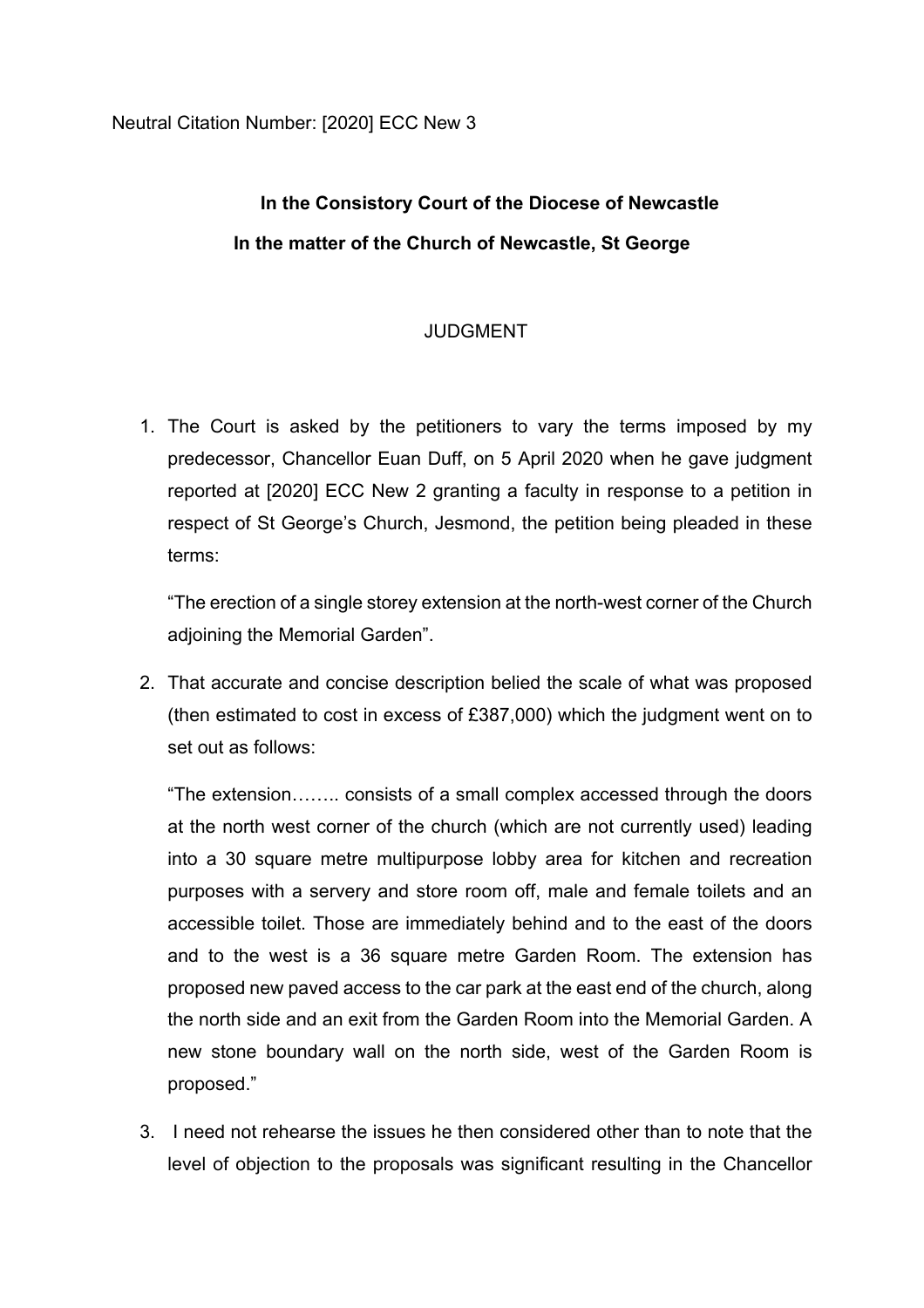describe the petition as giving rise to "by far and away the most difficult case in which I have had to give a judgment".

- 4. Without setting out his reasons or what follows in detail, conditions were imposed as part of the grant of the faculty as follows:
	- 46."In the light of the extent of the scheme I will grant a period of 3 years for the work to be completed<sup>1</sup>, although I note that the current grant of Planning Permission<sup>2</sup> requires commencement of the work prior to 28 February 2022. That may need addressing in due course and an extension sought.
	- 47.I will make it a condition of the grant of the faculty that no work is to be begun nor any contract for work entered into until all proper funding is in place and a further condition that prior to any work commencing the DAC are to be provided with plans to ensure the proper safeguarding and integrity of that area of the Memorial Garden which contains interred remains and to give approval to those plans before the commencement of any work."

This court surmises that the thinking behind the condition in paragraph 47 was to ensure that the petitioners did not embark on such a major piece of construction work without the certainty of knowing that funds were available to pay for its completion thus removing the risk of the development being a building site for an extended period of time or worse.

5. The issue that now arises, with the imminent expiry of the secular planning permission, is that "all proper funding" is not in place leading the petitioners to ask the court to relax that condition. Simultaneously, consideration is being given to submit an application to the local authority for an extension to the planning permission that will expire on 28 February 2022, albeit if they *commence* the works before that date, as I understand it, an extension may not strictly be required.

<sup>1</sup> Thus expiring on 4 April 2023

<sup>&</sup>lt;sup>2</sup> The secular planning permission granted by Newcastle City Council is dated 1 March 2019 and noted that 'The development to which this permission relates shall begin not later than the expiry of three years beginning with the date of this decision.'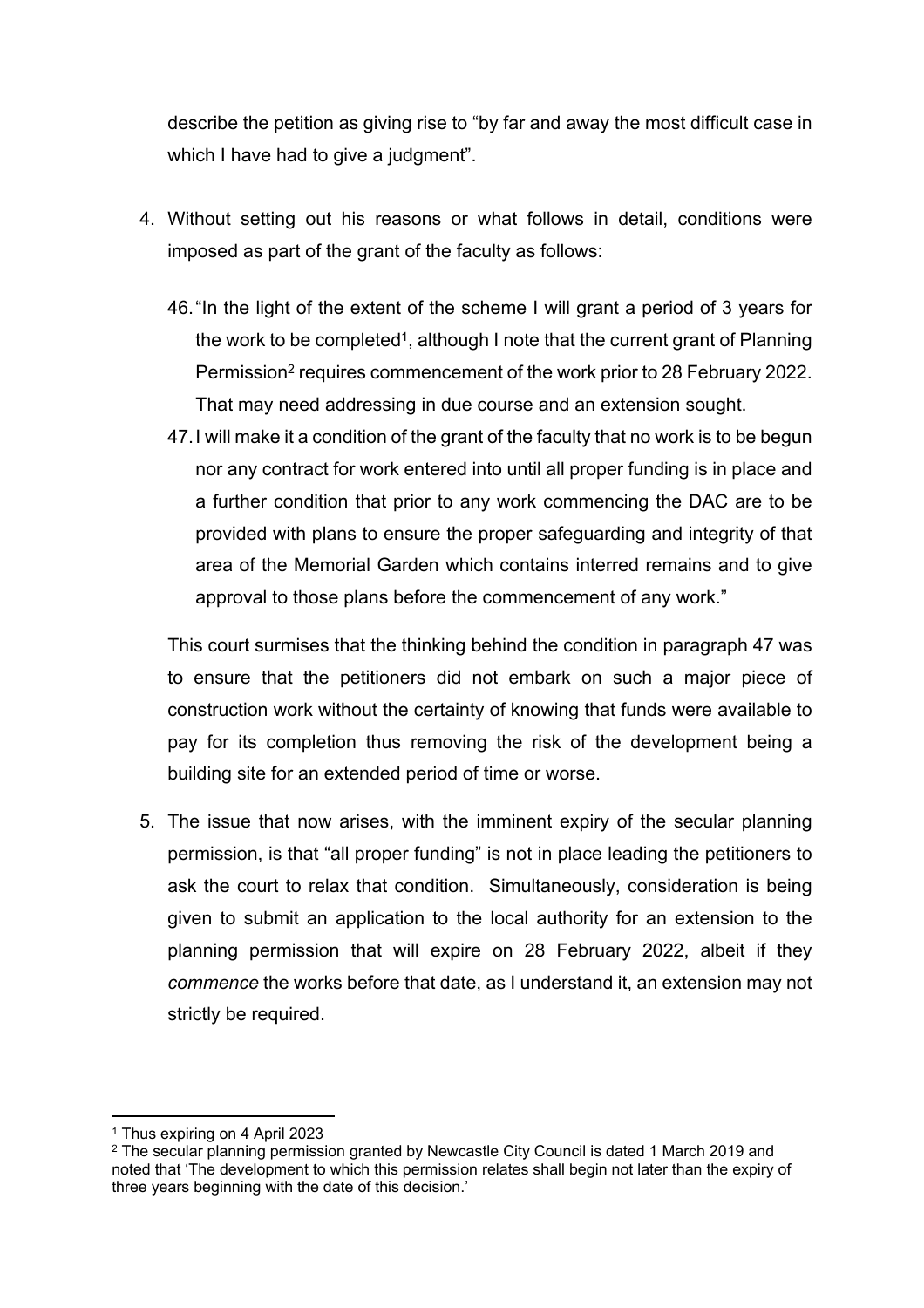6. It is perhaps not surprising that this situation has arisen if note is made of the date of the original petition which was about two weeks into the first national lockdown. The petitioners, quite simply, have not been able to embark upon the fund raising anticipated due to the 2020 public health crisis. Although he could not have foreseen its scale and duration, Duff Ch. anticipated issues when he said:

"45.I have also considered whether the current closure of churches and lockdown caused by the Covid 19 crisis ought to play any part in my granting a faculty for a scheme of this extent, but I consider that it is important that positive plans for the future of the Church remain in place and should not be deflected by the current crisis, even though it is of the utmost gravity. Indeed, it may be that some would argue that at this time the Church should be even more vigorous in proclaiming its message."

That reasoning is noted and, in this court's judgment, remains as valid in November 2021 and it did in April 2020.

- 7. There are three other conditions of planning permission namely:
	- (i) The submission and approval of further details;
	- (ii) The provision of samples of materials to be used for the external surfaces of the extension before work can start 'above ground'; and
	- (iii) The preparation of a tree management plan.

In contacting the Secretary to the DAC, the point was made by the petitioners that none of these conditions are onerous and, on compliance, the only impediment to commencing work is the term of the faculty requiring all funding to be in place.

- 8. The petitioners point out that, contrary to reasonable expectations at the time the petition was presented, it has been impossible to carry out the necessary fund raising since the time that the faculty was granted. Accordingly, they ask that the condition previously imposed be relaxed.
- 9. In that event, a proposal has been made that there is work that could be commenced in the near future in anticipation of the major works that would be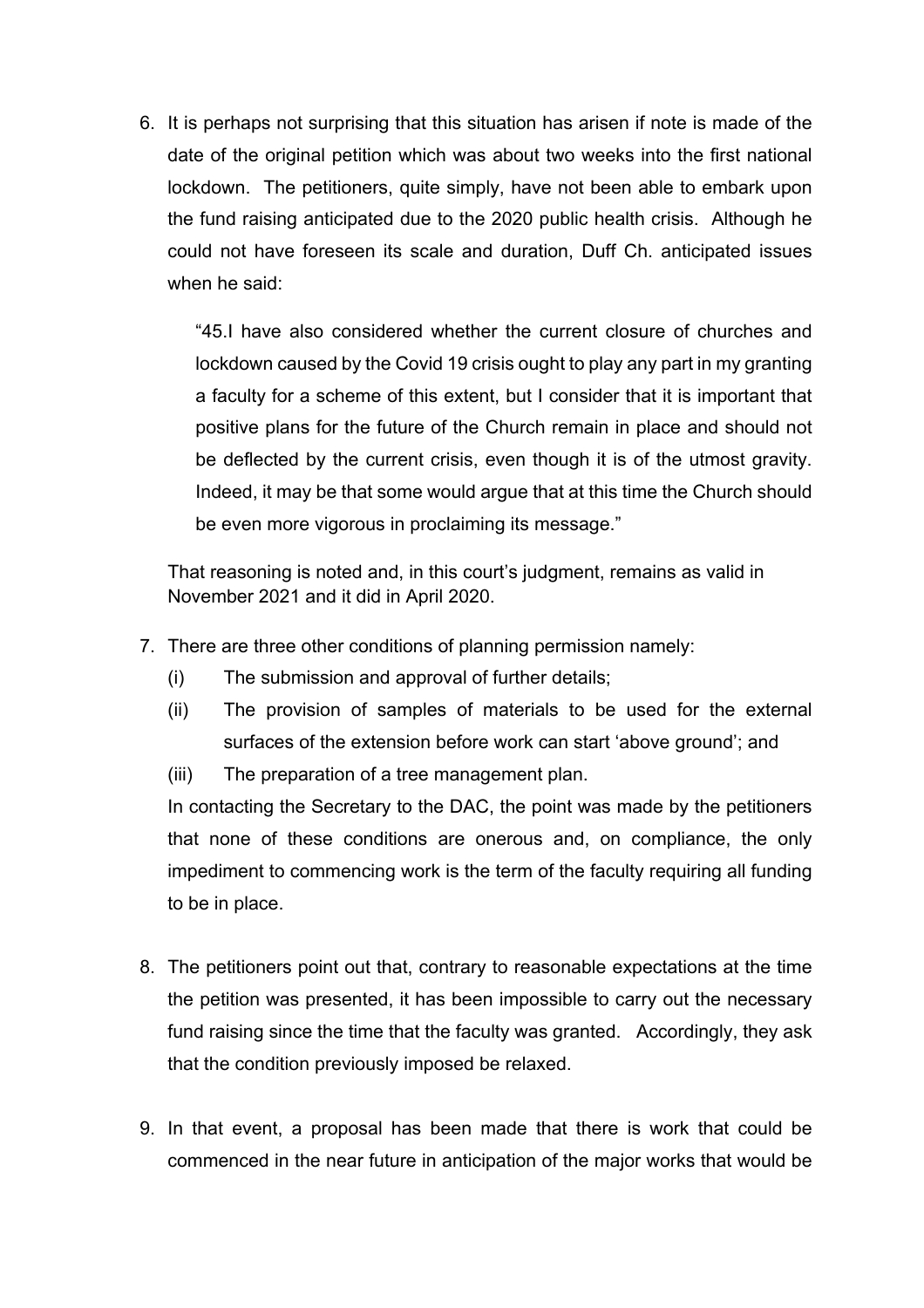of overall benefit in the short term. Thus the boundary wall between the Garden of Remembrance and the adjoining Northumberland Tennis Club, necessitated by pressing need to replace the current fence which has partially collapsed<sup>3</sup>, could be constructed now with immediate benefit to the ambiance of the Garden and the tennis club (thereby fostering goodwill with users of both). Likewise, the foundations for the lavatory area only, themselves adjacent to the wall, could be dug, to be backfilled and covered with a temporary subbase likely satisfying the requirement of having commenced work and obviating the need to apply to extend the planning permission.

- 10.On receipt of this request to vary I raised a number of questions for the petitioners to answer prior to making a decision:
	- (i) What is the current estimated cost of the project overall?
	- (ii) What funds are presently available?
	- (iii) How long, realistically, is it considered it will take raise the balance, leaving to one side what may be described as windfalls such as legacies and presently unanticipated gifts?
	- (iv) What is the basis for thinking that the timescale suggested is solid as opposed to aspirational?
	- (v) Is it confirmed that no borrowing is anticipated?
	- (vi) Arrangements for covering up partially completed work?
	- (vii) Details of the areas subject to visual or other impact?
	- (viii) The likely duration of such works, if permitted, and how long before work can resume?
- 11.I am grateful to Mr Derek Nicholson, whole site plan committee member, for his detailed response on behalf of the original petitioners and a new church warden.
	- (i) With inflation alone the cost has risen to £431,000 plus fees, £465,000 net of VAT;
	- (ii) There is no funding stream in place but the general building fund holds £58,000 from which the boundary wall could be funded. There is an

<sup>&</sup>lt;sup>3</sup> A significant section of it did completely collapse due to Storm Arwen on 26/27 November.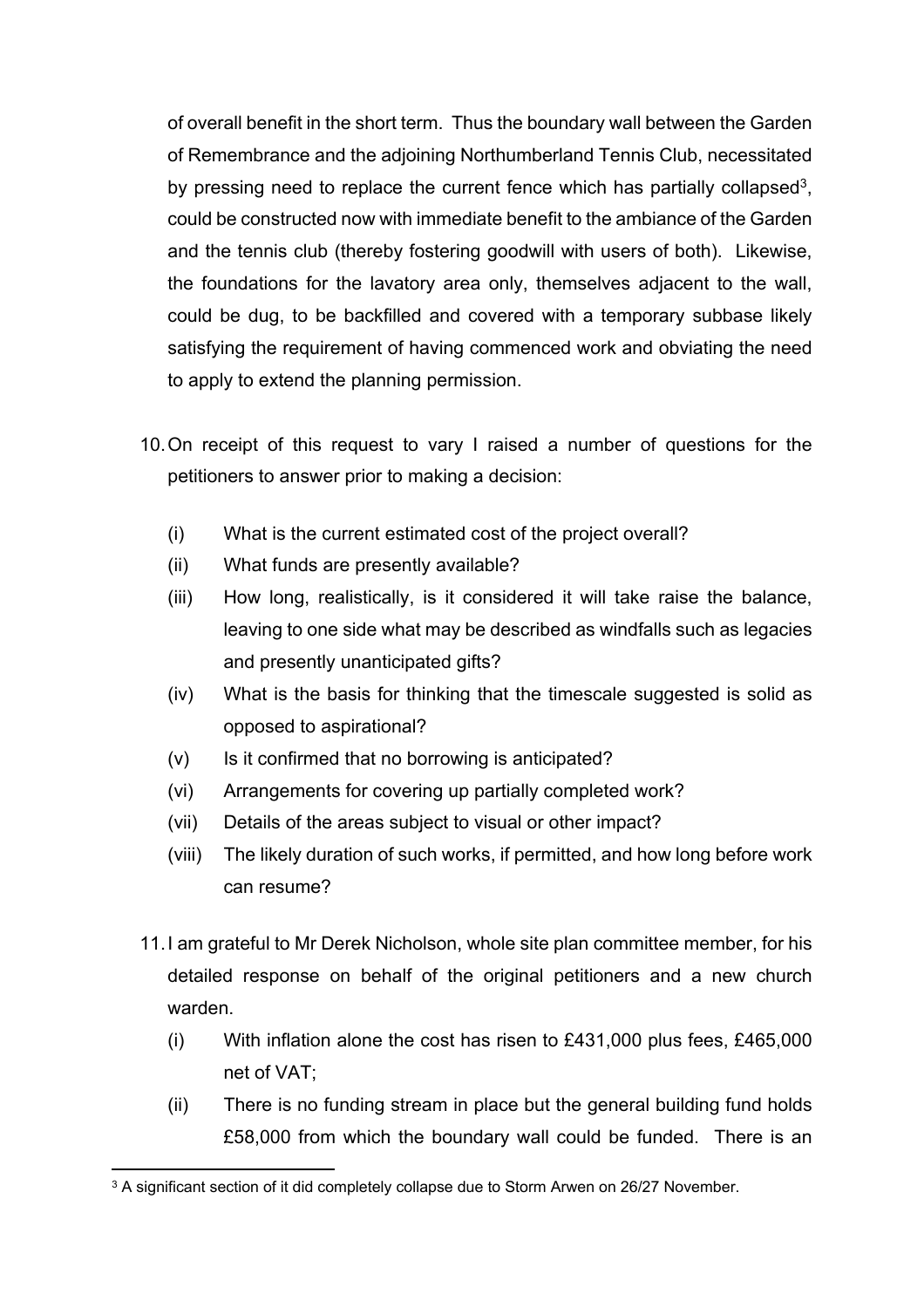associated charity that has funds to which a request for assistance would be made and it is noted that approximately £25,000 has already been expended on fees;

- (iii) Excluding windfalls but relying on a professional fundraiser who has already been approached, it is thought that the funds could be raised (via grants, fund raising, legacies and one off donations) within 24 to 30 months and, in answer to (iv) he cites past experience, including the raising of funds for the tower repairs recently carried out. The size and nature of the congregation is one of the strengths in this regard;
- (iv) There are no plans to borrow at all, albeit that is not ruled out as an option to fund a modest shortfall;
- (v) The main visual impact will be the new wall: if foundation work for the lavatories was undertaken, it would be hidden and photographs show the nature of the area, between the northern elevation of the church and the boundary fence with the tennis club which is not presently particularly sightly in any event (compost heaps, old tarmac and concrete slabs);
- (vi) The new wall would provide an immediate benefit to parishioners, the neighbours and the general public who use the Garden of Remembrance as well as addressing an existing health and safety concern;
- (vii) The expectation would be to commence the main works within 18 to 24 months of the completion of this initial work. Consideration is also being given to dividing the main construction work into two phases (the link and lavatory first, followed by the Garden room itself).
- 12. Procedurally, the situation that has arisen is governed by the Faculty Jurisdiction Rules 2015. Rule 20.3 provides as follows:

## **Amendment and setting aside in other circumstances**

**20.3.**—(1) If it appears to the court just and expedient to do so, it may order that any faculty, judgment, order or decree—

(a)be set aside (either in whole or in part); or

(b)be amended.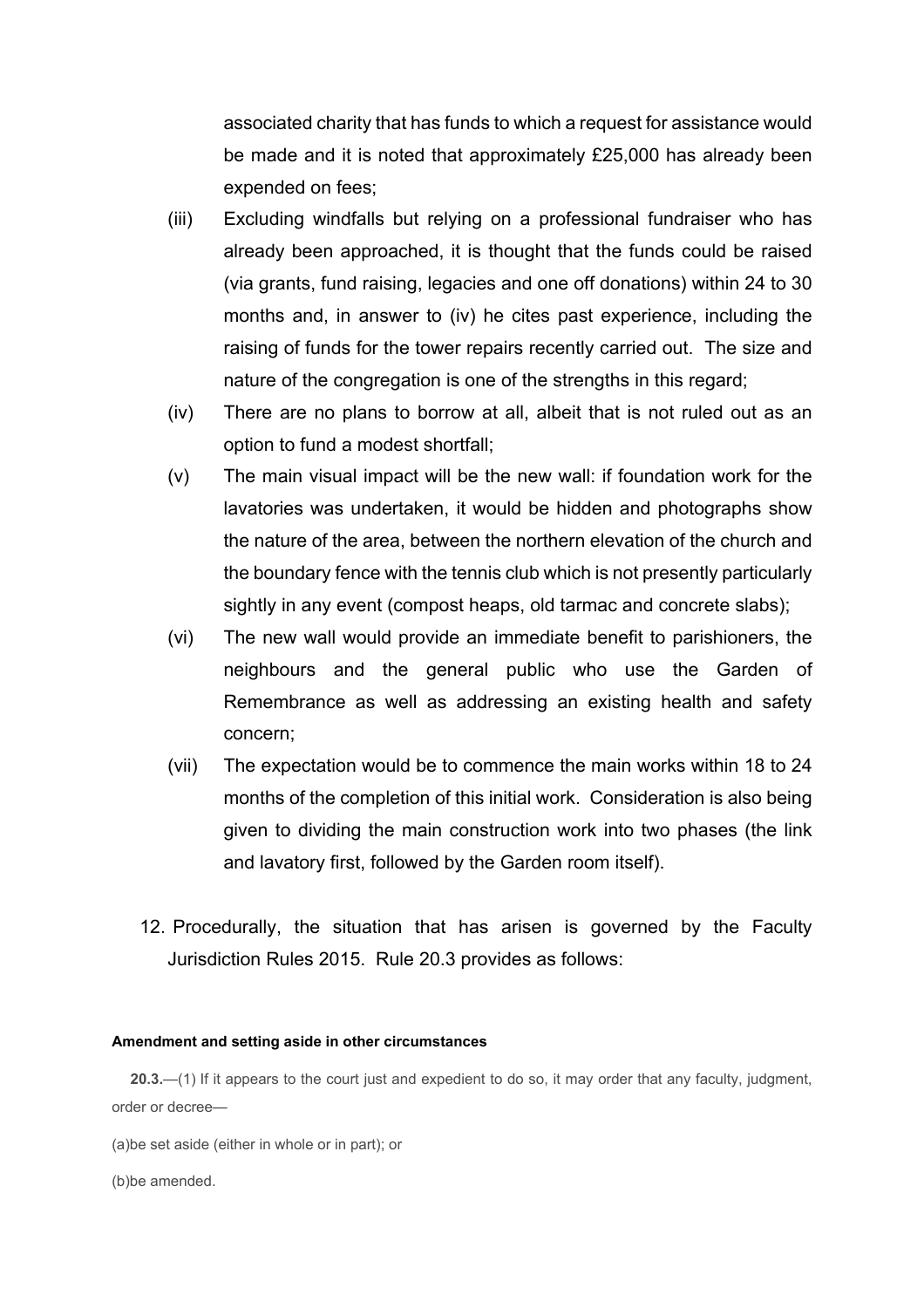(2) If the court is considering exercising the power conferred by paragraph (1)(b) in a manner that would constitute a substantial change in the works or proposals already authorised by faculty the court must give such directions as to the giving of notice to the public and to such other persons and bodies as it considers just.

- 13. Having questioned the impact of what is proposed, on consideration of r.20.3(2), it does not appear that the court is being asked to sanction 'a substantial change in the works or proposals already authorised by faculty' such as to trigger the requirement for notice to the public and others. No change is proposed to either the works or proposals: rather, what has changed relates to timescales and the manner in which the works already authorised are to be carried out. Of course, Duff Ch. had good reason for imposing the condition in question but, whilst he was expressly aware of the public health crisis caused by Covid-19, it is reasonable to assume that, like most people, he did not anticipate just how far reaching its consequences were likely to be. Regardless, he stressed the likely added importance of what he was authorising for the good of this church and its mission.
- 14.In the court's judgment, there is obvious merit in addressing the issue of the boundary wall for the reasons identified. Although part of the faculty, this is a stand alone piece of work that is not in any sense dependent on the major project. Its appearance and overall integrity is not linked to that project. There is a pressing need to replace the fence which has now significantly collapsed. The church is in possession of funds sufficient to complete the work. The court has no hesitation in lifting the condition set out in paragraph 47 of the judgment of Duff Ch. with regard to the boundary wall.
- 15.The more significant issue is proposal to commence the major works, albeit to a very limited extent, thereby preserving the existing planning permission. The Consistory court is invited to sanction the use of what is really a device, namely permitting part of the foundations to be laid, so as to enable the petitioners to meet the civil requirement that work has started in accordance with the time limit the planning authority imposed. It noted that there is secular authority to the effect that this can be achieved by taking what might be thought to be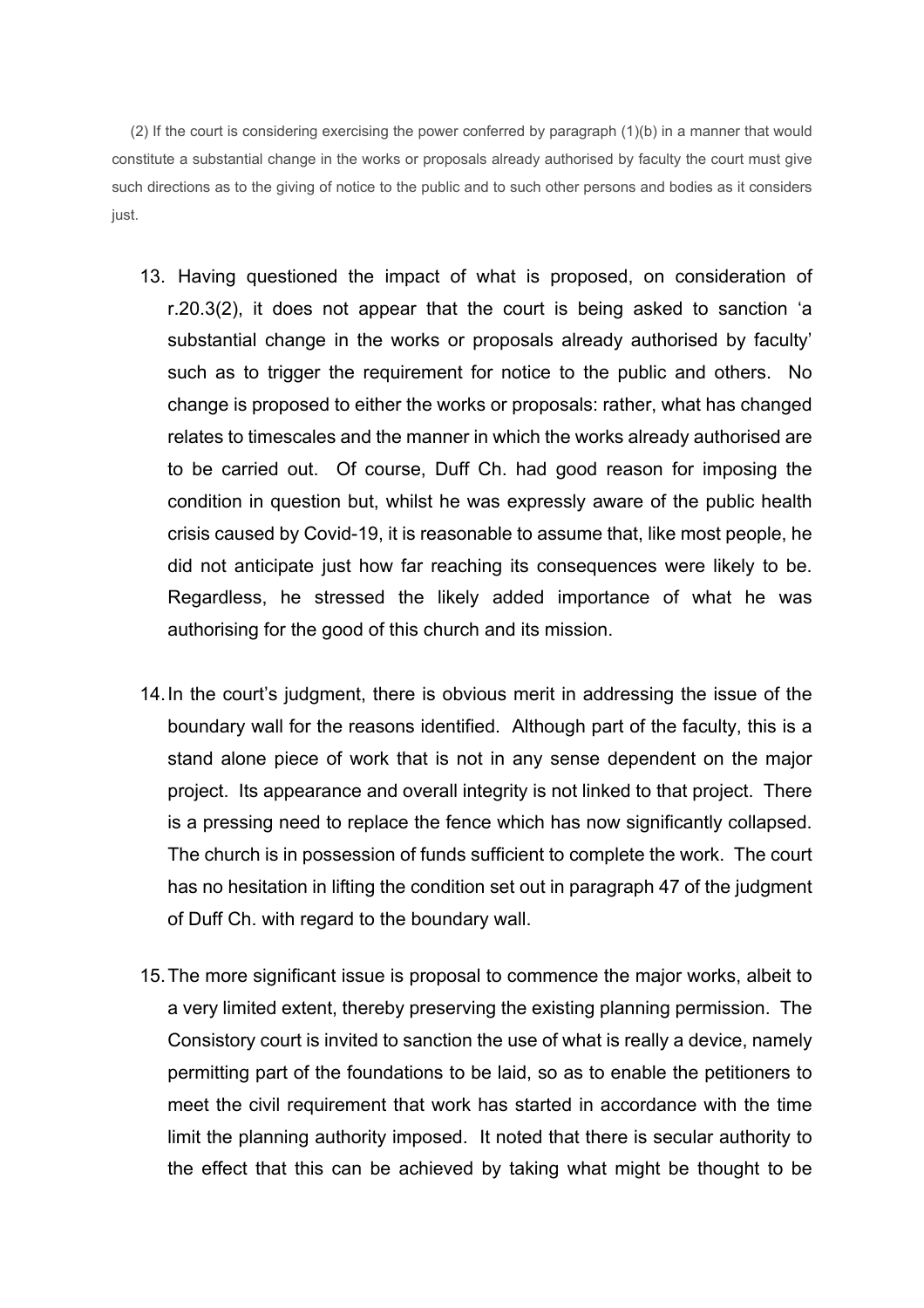surprisingly modest steps, such as digging a trench for foundations. Having visited the area where it is proposed that this might happen, it is accepted that there will likely be little or no visual detriment. However, there are other factors:

- (i) The court questions whether, post Covid, the mere updating of estimates for inflation affords it a realistic view of the likely cost. It is common knowledge, and the court's own experience, that the near universal shortage of many commonly used building materials, timber is a stand out example but by no means the only one, has resulted in rampant materials inflation such that tradesmen are revising previously accepted estimates radically and to sums significantly in excess of inflation as measured by either RPI or CPI. The court is therefore very sceptical as to whether the proposed new costings are in fact realistic and may represent a marked undervalue;
- (ii) The court was surprised to learn that, against even the original estimate, the available funds are so limited. They are, of course, the church's general building fund and, it is assumed, this fund was not intended to be depleted in its entirety as one imagines a minimum reserve is expected to be retained to deal with more routine building work as and when it arises. Even if the whole was to be expended and the inflationary updated estimate accepted, it represents just over 13% of the sum needed, once the £25,000 already expended on fees is taken into account. This is an exceptionally low base from which to start;
- (iii) The court further notes the optimism that the petitioners have for a 24 to 30 month funding campaign based on past experience and suggest that, if permitted to put in the limited footings at this stage, the main works could commence within 18 to 24 months. That campaign would include applications for grants as well as requests of parishioners who, in the main, live in an affluent area. The court also acknowledges that windfalls and legacies should not be ignored but are, by their nature, difficult to anticipate;
- (iv) One hopes, of course, that such optimism is well placed. As has already been noted, that within the parish this has been a very controversial scheme and the petition was itself subject to very significant objections,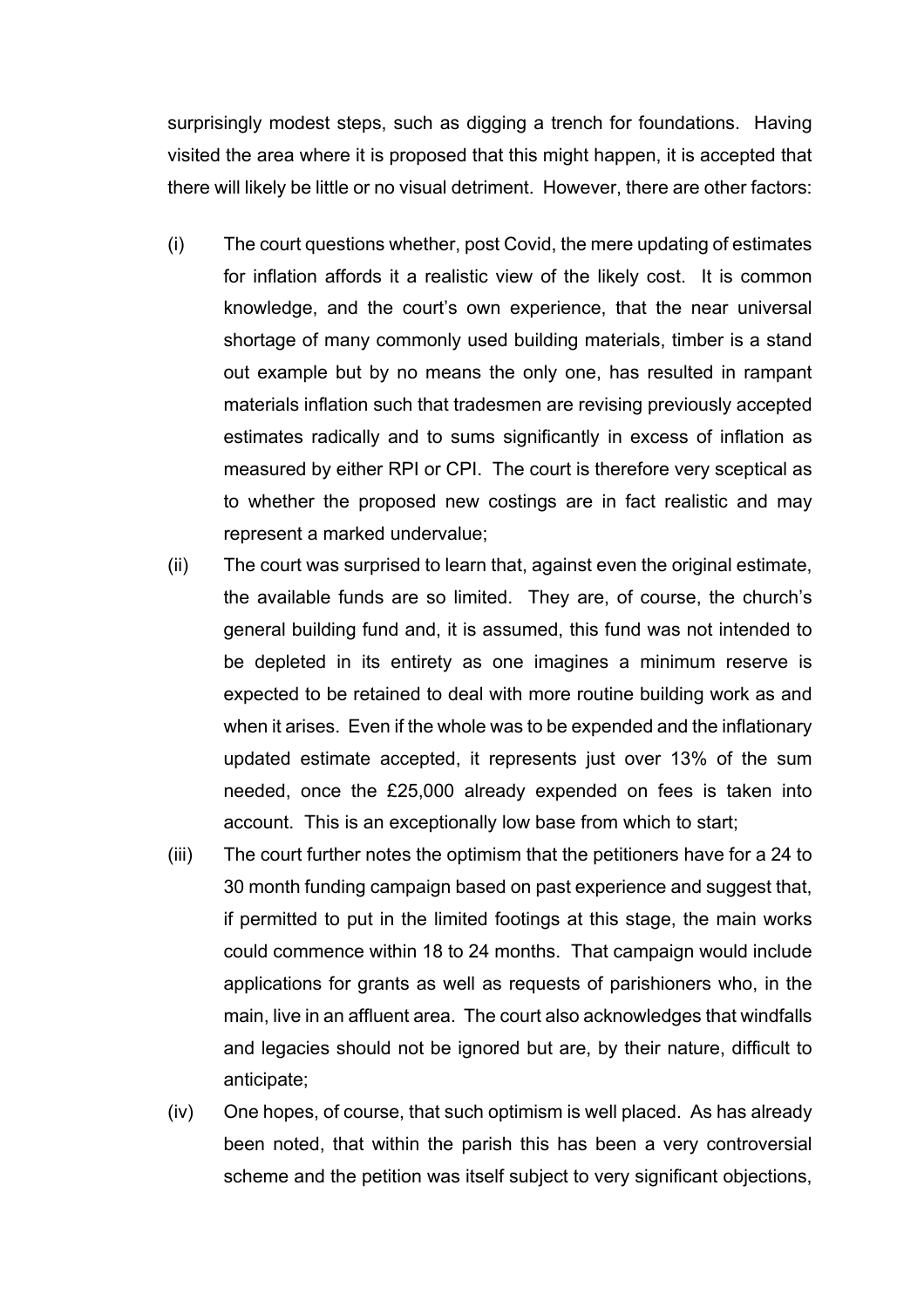a factor that cannot be ignored in considering whether past experience of fund raising is a good guide to future performance.

- 16.Separately, the petitioners appear to be revising their thoughts to this extent: they are currently evaluating an option whereby the construction takes place over two phases, the first being the link and lavatory construction and the second the Garden room. The response to the court's questions do not appear to contemplate phase two never being reached, only that it may take longer than hoped. There is no application to vary in that regard and so it is a hypothetical position at the moment. Were it to bring with it the chance that phase two might not be reached, the court would need to re-evaluate whether its decision in respect of r. 20.3 would still apply: it could be said that dividing the phases up could bring about the risk that a substantial change in the proposal covered by the faculty was contemplated. However, that is not before the court and no worked out plan is available.
- 17.Drawing all of these matters together, having regard to the likely purpose of the condition in the first place the court is simply not satisfied that in respect of the main project, from such a low financial base, it would be proper to grant the petitioners the relief they seek. The court is sympathetic to the issues facing the petitioners created by Covid and will extend the time for the work to be completed to three years from today's date but, to lift the condition as to funds being in place before work commences, whilst it cannot be said that this may never be permitted, there must be a balance to be struck in terms of there being a reasonable proportion of the funds available before embarking on the intended work. It is not persuaded that the device of beginning the work in a very modest way is a proper basis for this court, in effect, to extend the civil permission granted by the planning authority and, particularly in uncertain times, it exposes the petitioners and, more importantly the parish, to exactly the situation against which Duff Ch. was seeking legislate. It is not helpful to identify any given sum that might have brought about a different outcome and the court is not minded to make hypothetical suggestions by reference to phases as none are currently worked up and, footings aside, would not presently be affordable in any event. It is not difficult to anticipate that thought